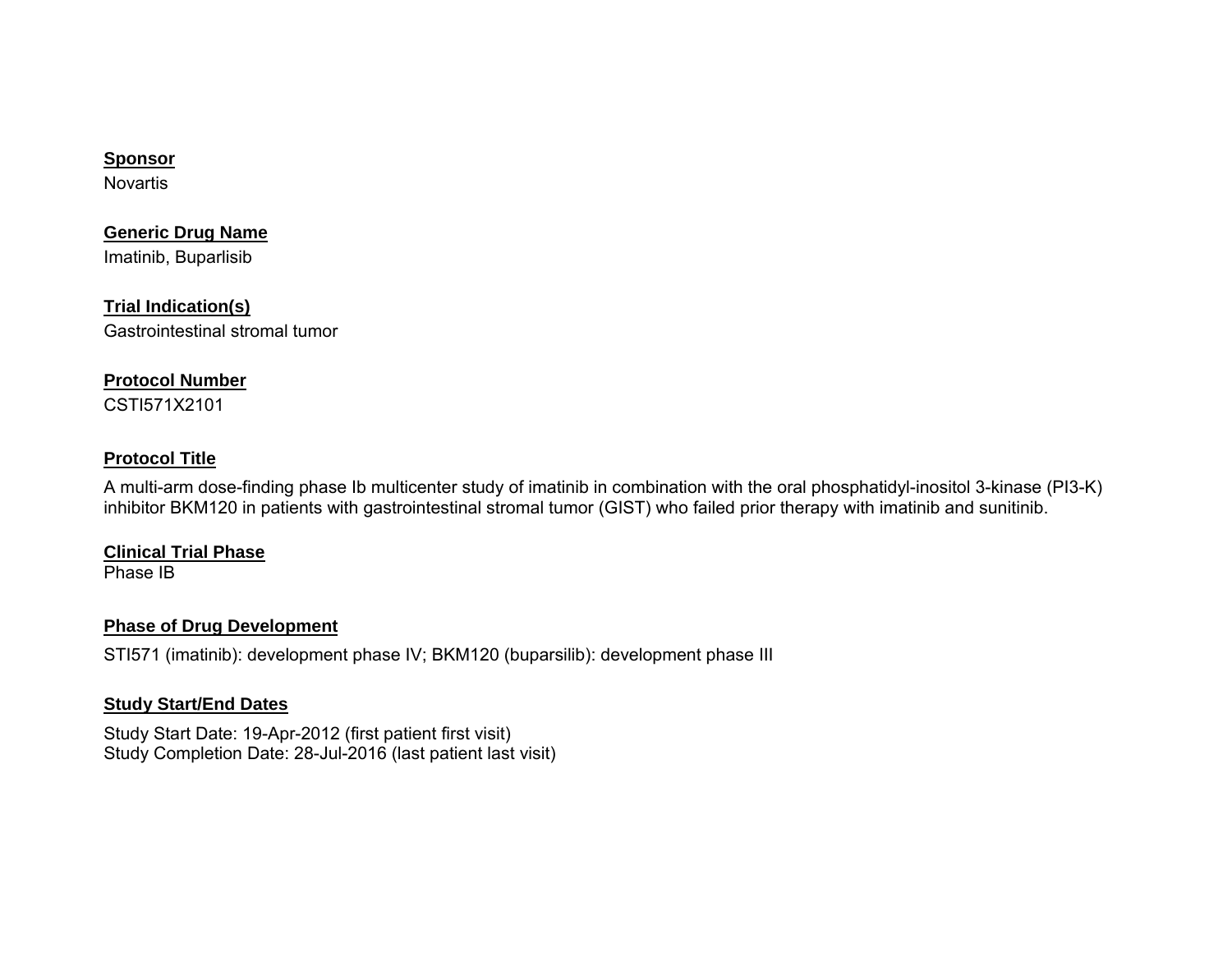## **Reason for Termination (If applicable)**

Not applicable

## **Study Design/Methodology**

Multi-center, open-label, multi-arm, Phase Ib; dose-finding study to investigate the feasibility of the combination of imatinib 400 mg with buparlisib in patients with histologically confirmed metastatic and/or unresectable GIST, who failed prior therapy with imatinib and sunitinib. The study was conducted in two stages: a dose-escalation part to establish the Maximum Tolerated Dose (MTD) and/or Recommended Phase II dose (RP2D), using daily doses of buparlisib (planned: [30 mg], 40 mg, 60 mg, 80 mg, and 100 mg, but actually used: 40 mg, 50 mg, 70 mg, 80 mg, and 100 mg), and a dose-expansion part at the MTD or RP2D.

## **Centers**

11 centers in 8 countries: Belgium (1), Canada (1), France (2), Japan (1), Spain (1),The Netherlands (1), United Kingdom (2), United States (2).

## **Objectives:**

## Primary objective(s)

Primary Objective: to determine the MTD and/or a RP2D of buparlisib when administered in combination with imatinib 400 mg once daily.

## Secondary objective(s)

- To assess the safety and tolerability profile of imatinib and buparlisib administered in combination.
- To evaluate the effect of imatinib on steady-state Pharmacokinetics (PK) of buparlisib and effect of buparlisib on steady-state PK of imatinib when co-administered.
- To characterize the steady-state PK profiles of imatinib and buparlisib when administered in combination.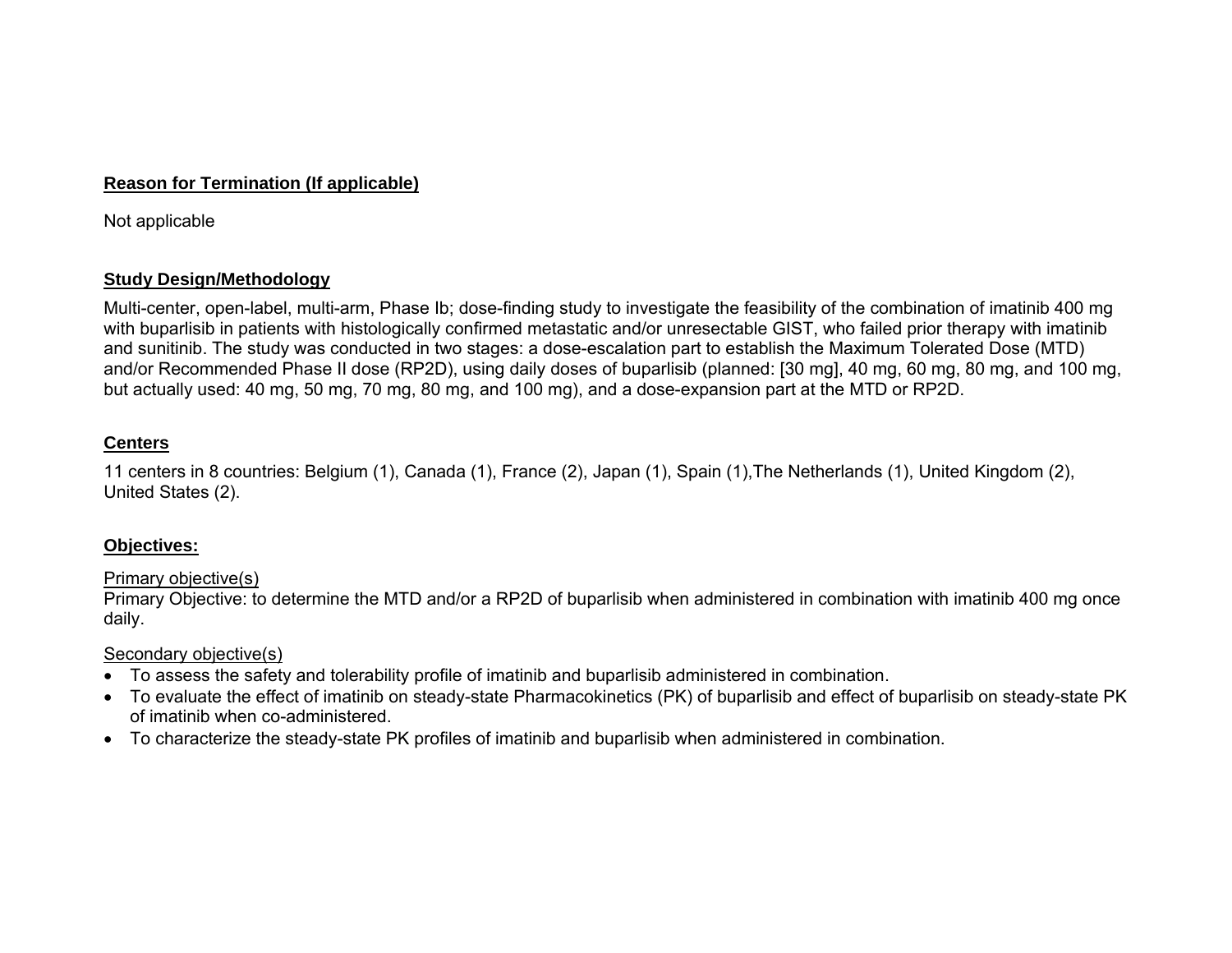To perform a preliminary assessment of the clinical activity of imatinib and buparlisib combination treatment in patients with advanced GIST.

### **Test Product (s), Dose(s), and Mode(s) of Administration**

The study was conducted in two stages: a dose-escalation part to establish the MTD and/or RP2D, using daily doses of buparlisib (40 mg, 50 mg, 70 mg, 80 mg, and 100 mg), and a dose-expansion part at the MTD or RP2D.

During the *dose-escalation part* of the study, successive cohorts received increasing doses of buparlisib (40 mg, 50 mg, 70 mg, 80 mg, and 100 mg) with imatinib 400 mg daily.

In the *dose-expansion part*, a subset of patients received monotherapy with either imatinib or buparlisib for the first eight days of treatment and initiated the combination therapy on Day 9. The remaining patients were treated with the combination therapy starting on Day 1, buparlisib 80 mg and imatinib 400 mg once daily.

**Statistical Methods** The anti-tumor activity of the study combination was primarily evaluated based on patients in the doseexpansion part. Preliminary efficacy was assessed based on the Clinical Benefit Rate (CBR), defined as the proportion of patients with the best overall response of CR (Complete Response) or PR (Partial response); or a response of stable disease or better which lasts for at least 16 weeks after the start of study treatment. The response (CR or PR) must be a confirmed response at least 28 days after first evaluation of response.

Other efficacy variables considered were: Overall Response Rate (ORR), defined as the rate of patient with the best overall response of CR or PR (confirmed); Disease Control Rate (DCR), defined as the proportion of patients with the best overall response of CR or PR, or a response of stable disease or better >6 weeks after the start of study treatment (but before progression); and PFS (Progression Free Survival), defined as the time from the date of first study treatment to the date of first documented disease progression or date of death due to any cause, whichever occurs first. If a patient has not had an event, PFS is censored at the date of last adequate tumor assessment. The CBR, ORR, and DCR rates were summarized with the 95% confidence intervals (CIs) using exact Pearson-Clopper limits. PFS was estimated using the Kaplan-Meier method. The efficacy variables were evaluated based on the FAS (Full Analysis Set).

The assessment of safety was based mainly on the type, frequency and severity of AEs (Adverse Event). Summaries of AEs, SAEs (Serious Adverse Event), and deaths were based on the safety set and focused on the on-treatment period. AEs were to be followed for 30 days from the last dose. Information regarding AEs was collected and coded using the MedDRA (Medical Dictionary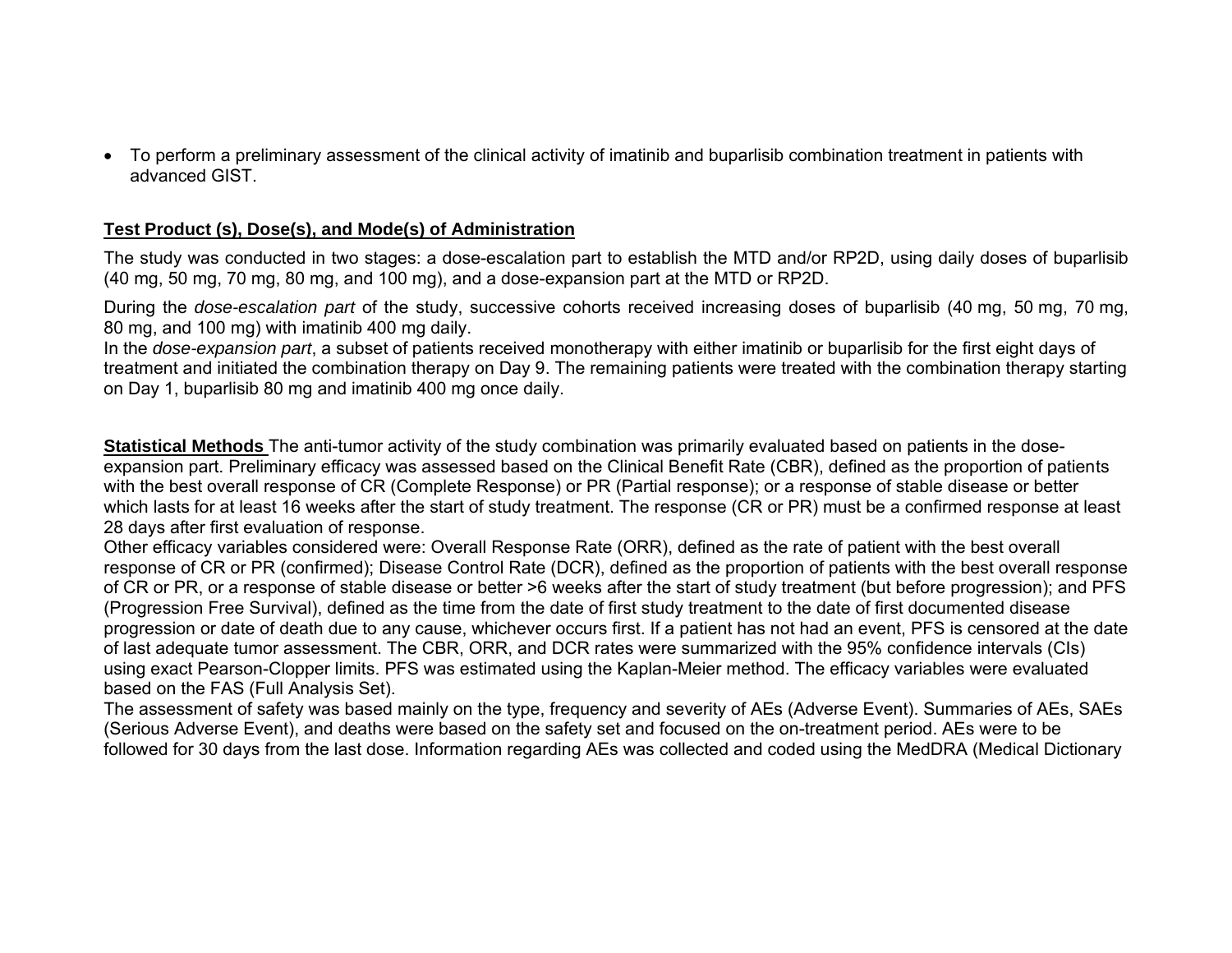for Regulatory Activities) Version 19.0 available at time of reporting, while Common Terminology Criteria for Adverse Events (CTCAE) Version 4.03 was used for grading the severity at every visit.

Planned statistical analyses for pharmacokinetic (PK) data (secondary objectives) were not performed.

## **Study Population: Key Inclusion/Exclusion Criteria**

Inclusion criteria:

- 1. Male or female patients <sup>≥</sup> 18 years of age
- 2. World Health Organization (WHO) performance status (PS) of 0-2
- 3. Histologically confirmed diagnosis of GIST that is unresectable or metastatic
- 4. Available tissue specimen:
	- $\circ$  Dose-escalation cohorts: patients must have available archival tumor tissue which can be shipped during the course of the study
	- $\circ$  Dose-expansion cohort: patients must have available archival tumor tissue which can be shipped during the course of the study and must agree to a fresh pre-treatment biopsy.
- 5. Failed prior therapy with imatinib followed by sunitinib for the treatment of unresectable or metastatic GIST. Note the following specific criteria for the two phases of the trial:
	- <sup>o</sup> Dose-escalation cohorts: patients who failed prior therapy with imatinib and then have failed therapy with sunitinib. Treatment failure may be due to either disease progression on therapy (both imatinib and sunitinib) or intolerance to therapy (sunitinib). Dose-escalation cohort patients may have had additional lines of therapy not limited to imatinib and sunitinib.
	- <sup>o</sup> Dose-expansion cohort: patients must have documented disease progression on both imatinib and sunitinib. In addition, patients may have had no more than two lines of prior therapy (i.e. treatment with imatinib followed by treatment with sunitinib).
	- <sup>o</sup> Adjuvant imatinib will not count as a prior course of imatinib for the purposes of this criterion

# Exclusion Criteria:

- 1. Previous treatment with PI3-K inhibitors
- 2. A medical history of any of the following mood disorders as judged by the Investigator or a psychiatrist: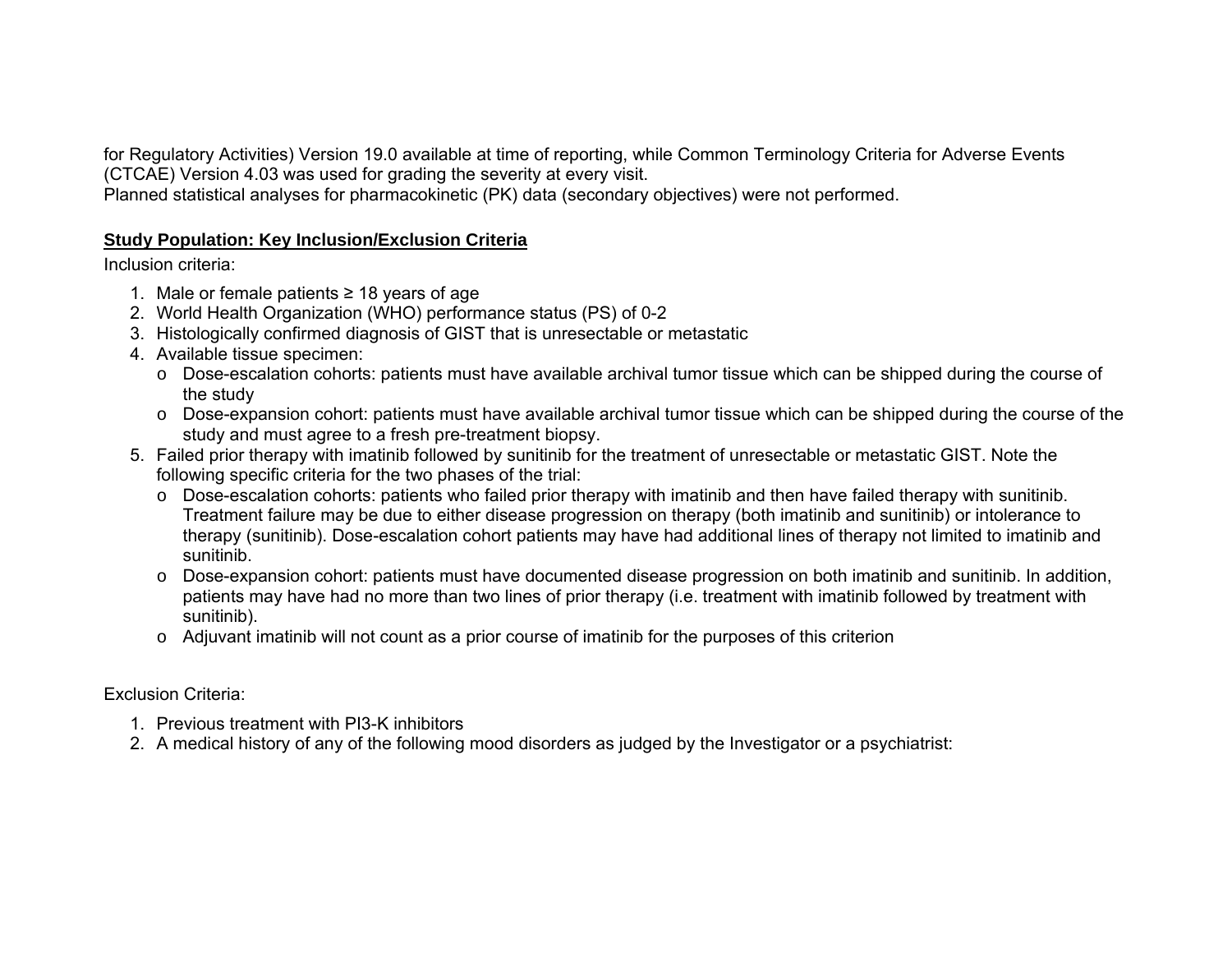- <sup>o</sup> Medically documented history of or active major depressive episode, bipolar disorder (I or II), obsessive-compulsive disorder, schizophrenia, a history of suicidal attempt or thoughts, or homicidal thoughts (immediate risk of doing harm to others)
- o <sup>≥</sup> Common Terminology Criteria for Adverse Events (CTCAE) grade 3 anxiety
- 3. When completing the patient questionnaires at screening:
	- <sup>o</sup> Meets the cut-off score of ≥ 10 in the nine item depression scale of the Patient Health Questionnaire (PHQ-9) or a cut-off of ≥ 15 in the Generalized Anxiety Disorder Assessment (GAD 7) mood scale respectively, or
	- o Selects positive response of 1, 2, 3 to question number 9 regarding potential for suicidal thoughts or ideation in the PHQ-9 (independent of the total score of the PHQ-9)
- 4. Severe and/or uncontrolled concurrent medical condition that, in the opinion of the investigator could cause unacceptable safety risks or compromise compliance with the protocol (e.g. acute or chronic liver, pancreatic, severe renal disease considered unrelated to study disease, chronic pulmonary disease including dyspnea at rest from any cause).
- 5. Poorly controlled diabetes mellitus (defined as HbA1c > 8%)

#### **Participant Flow Table**

#### **Analysis sets by treatment group (FAS)**

| <b>Disposition</b>                  | Buparlisib daily dose (+ Imatinib 400 mg) | All<br>patients         |                         |                          |                          |                 |
|-------------------------------------|-------------------------------------------|-------------------------|-------------------------|--------------------------|--------------------------|-----------------|
| Reason                              | 40 mg<br>$N=4$<br>n (%)                   | 50 mg<br>$N=4$<br>n (%) | 70 mg<br>$N=3$<br>n (%) | 80 mg<br>$N=43$<br>n (%) | 100 mg<br>$N=6$<br>n (%) | $N=60$<br>n (%) |
| Patients treated                    |                                           |                         |                         |                          |                          |                 |
| Treatment ended                     | 4 (100)                                   | 4 (100)                 | 3(100)                  | 43 (100)                 | 6(100)                   | 60 (100)        |
| Primary reason for end of treatment |                                           |                         |                         |                          |                          |                 |
| Progressive disease <sup>1</sup>    | 3(75.0)                                   | 3(75.0)                 | 3(100)                  | 34 (79.1)                | 4(66.7)                  | 47 (78.3)       |
| Adverse event                       | 0                                         | 1(25.0)                 | 0                       | 7(16.3)                  | 2(33.3)                  | 10 (16.7)       |
| Subject/guardian decision           | 1(25.0)                                   | 0                       | 0                       | 2(4.7)                   | 0                        | 3(5.0)          |

FAS = full analysis set.<br><sup>1</sup> Not applicable to patients in the dose-expansion part who discontinued during the 8-day monotherapy PK run-in.

Percentage is based on N.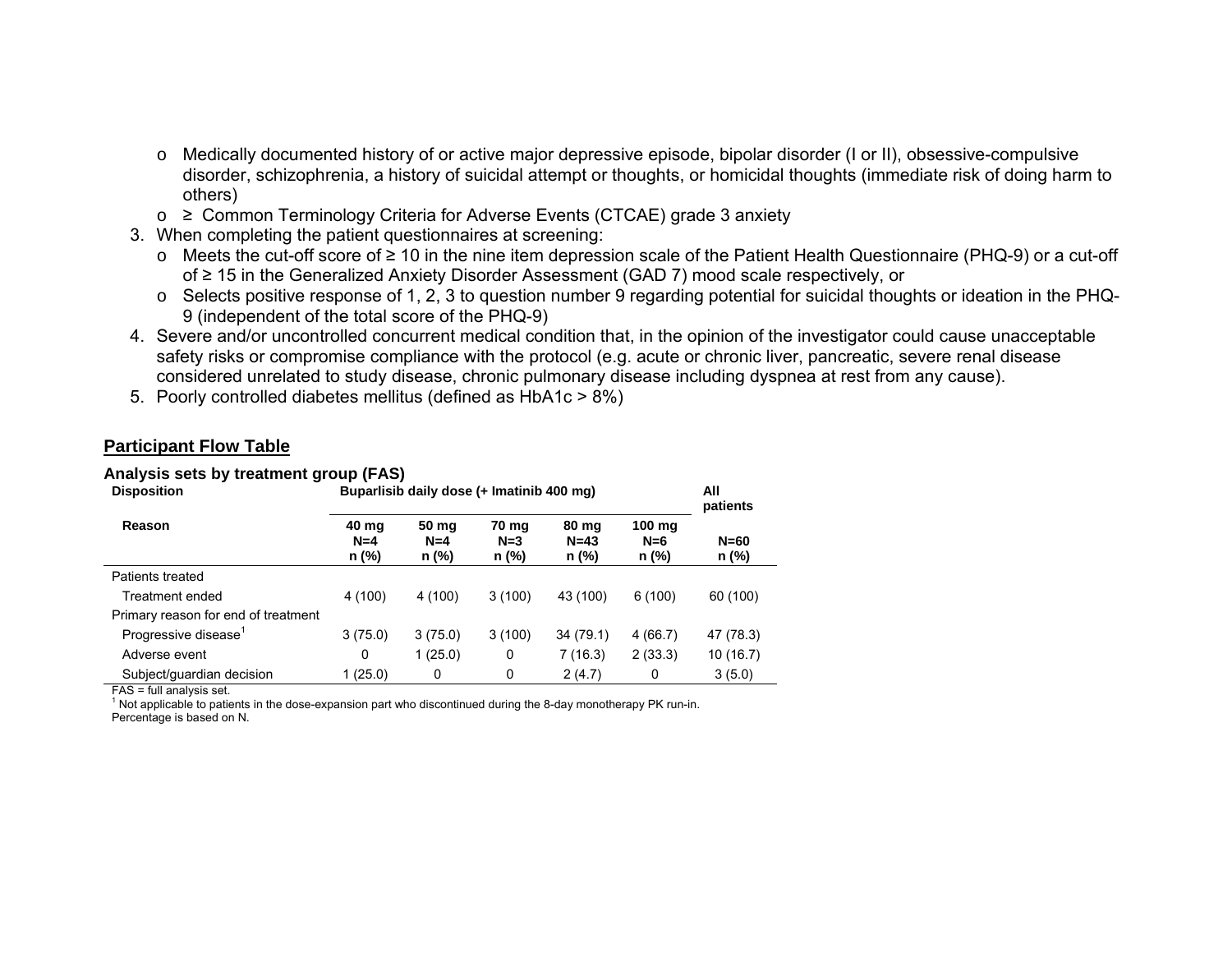**Baseline Characteristics Demographics by treatment group (FAS)**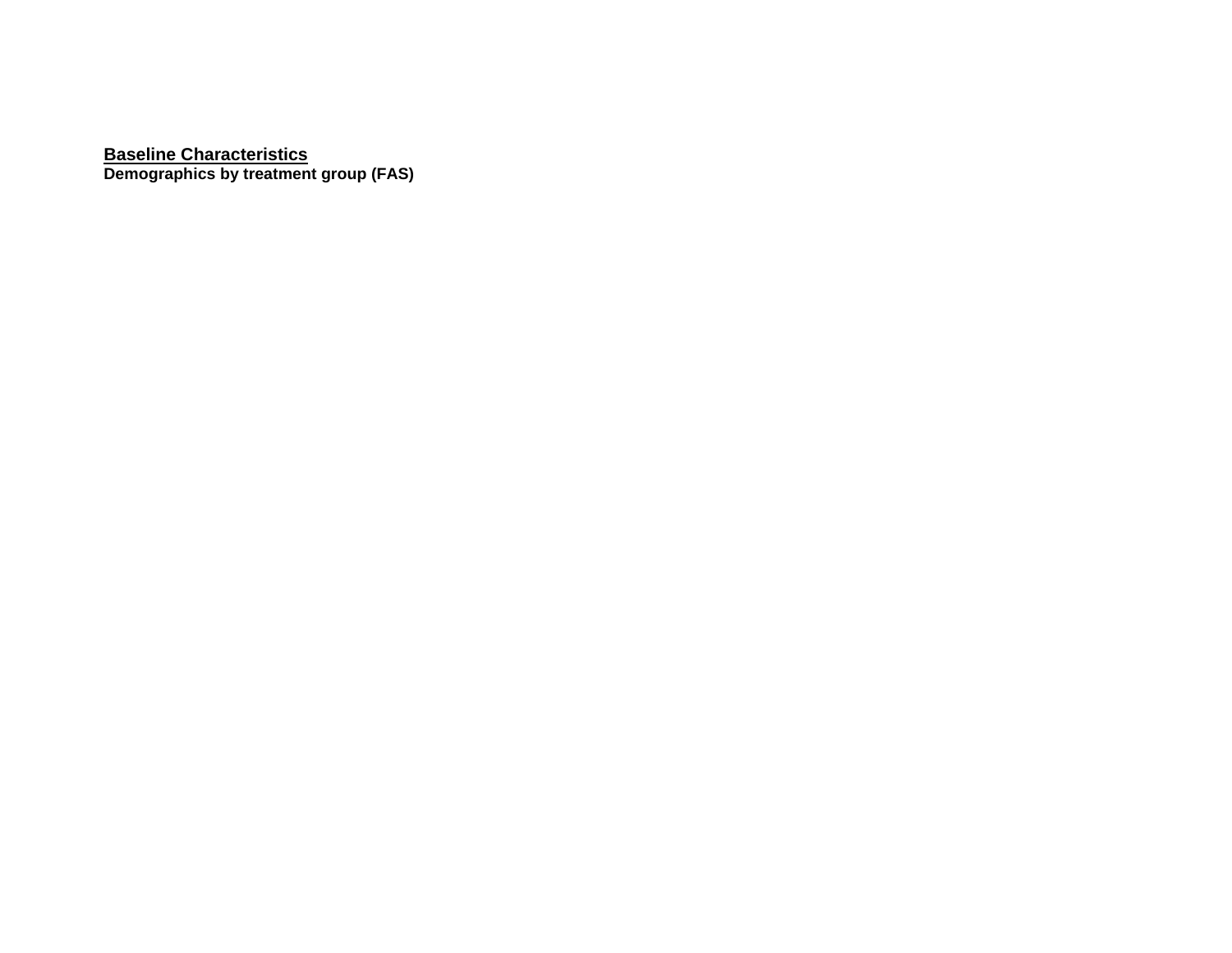| Variable                   |                    | Buparlisib daily dose (+ Imatinib 400 mg) |                   |                   |                                                                                              |                   |  |  |  |  |  |  |
|----------------------------|--------------------|-------------------------------------------|-------------------|-------------------|----------------------------------------------------------------------------------------------|-------------------|--|--|--|--|--|--|
|                            | 40 mg<br>$N=4$     | 50 mg<br>$N=4$                            | 70 mg<br>$N=3$    | 80 mg<br>$N=43$   | 100 mg<br>$N=6$                                                                              | $N=60$            |  |  |  |  |  |  |
| Age (years)                |                    |                                           |                   |                   |                                                                                              |                   |  |  |  |  |  |  |
| Mean (SD)                  | 45.8 (18.30)       | 52.8 (7.85)                               |                   |                   | 65.7 (11.24) 56.7 (11.96) 60.5 (11.24)                                                       | 56.5 (12.31)      |  |  |  |  |  |  |
| Median (Range)             |                    |                                           |                   |                   | 40.5 (30-72) 52.0 (44-63) 63.0 (56-78) 57.0 (28-78) 63.5 (42-72)                             | 56.5 (28-78)      |  |  |  |  |  |  |
| Age category (years) n (%) |                    |                                           |                   |                   |                                                                                              |                   |  |  |  |  |  |  |
| < 65                       | 3(75.0)            | 4 (100)                                   | 2(66.7)           | 31(72.1)          | 3(50.0)                                                                                      | 43 (71.7)         |  |  |  |  |  |  |
| $\geq 65$                  | 1(25.0)            | 0                                         | 1(33.3)           | 12(27.9)          | 3(50.0)                                                                                      | 17(28.3)          |  |  |  |  |  |  |
| Sex n (%)                  |                    |                                           |                   |                   |                                                                                              |                   |  |  |  |  |  |  |
| Male                       | 2(50.0)            | 2(50.0)                                   | 3(100)            | 27(62.8)          | 5(83.3)                                                                                      | 39(65.0)          |  |  |  |  |  |  |
| Female                     | 2(50.0)            | 2(50.0)                                   | 0                 | 16 (37.2)         | 1(16.7)                                                                                      | 21(35.0)          |  |  |  |  |  |  |
| Race n (%)                 |                    |                                           |                   |                   |                                                                                              |                   |  |  |  |  |  |  |
| Caucasian                  | 4 (100)            | 4(100)                                    | 3(100)            | 39 (90.7)         | 6(100)                                                                                       | 56 (93.3)         |  |  |  |  |  |  |
| Asian                      | 0                  | 0                                         | 0                 | 3(7.0)            | 0                                                                                            | 3(5.0)            |  |  |  |  |  |  |
| <b>Black</b>               | $\Omega$           | 0                                         | $\mathbf 0$       | 1(2.3)            | 0                                                                                            | 1(1.7)            |  |  |  |  |  |  |
| Ethnicity $n$ (%)          |                    |                                           |                   |                   |                                                                                              |                   |  |  |  |  |  |  |
| Hispanic or Latino         | 0                  | 1(25.0)                                   | 1(33.3)           | 5(11.6)           | 0                                                                                            | 7(11.7)           |  |  |  |  |  |  |
| Japanese                   | 0                  | 0                                         | 0                 | 2(4.7)            | 0                                                                                            | 2(3.3)            |  |  |  |  |  |  |
| Chinese                    | $\Omega$           | 0                                         | 0                 | 1(2.3)            | $\mathbf 0$                                                                                  | 1(1.7)            |  |  |  |  |  |  |
| Not reported               | $\Omega$           | $\Omega$                                  | $\mathbf 0$       | 6(14.0)           | 1(16.7)                                                                                      | 7(11.7)           |  |  |  |  |  |  |
| Other                      | 4 (100)            | 3(75.0)                                   | 2(66.7)           | 27(62.8)          | 5(83.3)                                                                                      | 41 (68.3)         |  |  |  |  |  |  |
| Unknown                    | 0                  | 0                                         | 0                 | 2(4.7)            | 0                                                                                            | 2(3.3)            |  |  |  |  |  |  |
| Height (cm)                |                    |                                           |                   |                   |                                                                                              |                   |  |  |  |  |  |  |
| Mean (SD)                  | 179.00<br>(11.136) | 169.75<br>(5.560)                         | 177.57<br>(7.865) | 171.16<br>(8.703) | 173.90<br>(9.085)                                                                            | 172.18<br>(8.774) |  |  |  |  |  |  |
| Median (Range)             | 177.0              | 170.0                                     | 177.0             | 171.0             | 174.0<br>(168.0-194.0) (163.0-176.0) (170.0-185.7) (152.1-192.0) (163.0-189.0) (152.1-194.0) | 172.0             |  |  |  |  |  |  |
| Weight (kg) <sup>1</sup>   |                    |                                           |                   |                   |                                                                                              |                   |  |  |  |  |  |  |
| Mean (SD)                  | 64.13<br>(21.182)  | 92.73<br>(20.408)                         | 91.97<br>(5.604)  | 75.15<br>(16.565) | 79.08<br>(10.545)                                                                            | 76.82<br>(17.092) |  |  |  |  |  |  |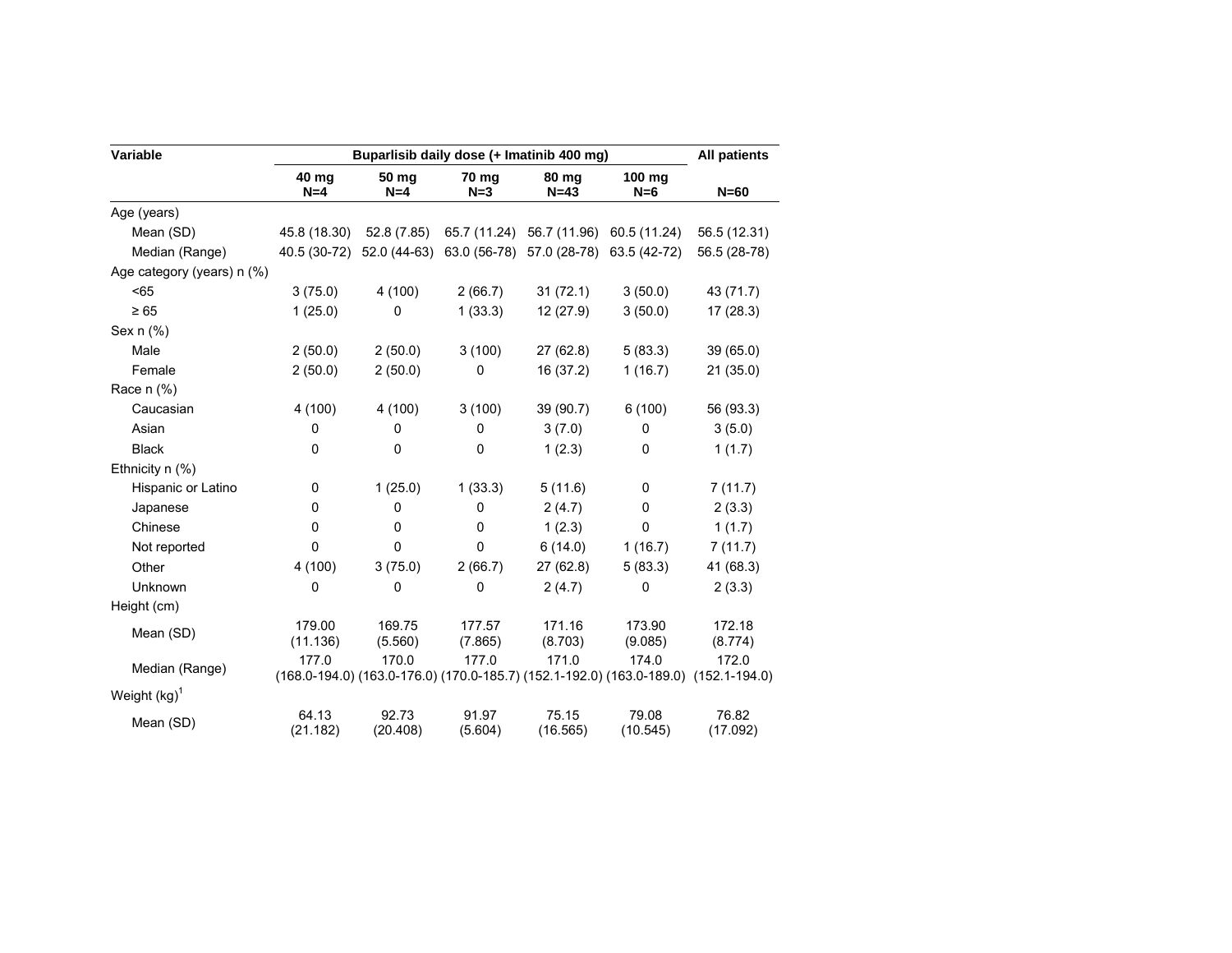| Variable                                       |                          |                           | Buparlisib daily dose (+ Imatinib 400 mg)                        |                           |                          | All patients                                                                              |
|------------------------------------------------|--------------------------|---------------------------|------------------------------------------------------------------|---------------------------|--------------------------|-------------------------------------------------------------------------------------------|
|                                                | 40 mg<br>$N=4$           | 50 mg<br>$N=4$            | 70 mg<br>$N=3$                                                   | 80 mg<br>$N=43$           | 100 $mg$<br>$N=6$        | $N=60$                                                                                    |
| Median (Range)                                 | 63.15<br>$(40.2 - 90.0)$ | 95.25<br>$(66.4 - 114.0)$ | 95.00<br>$(85.5-95.4)$                                           | 76.70<br>$(43.6 - 109.0)$ | 82.70<br>$(62.0 - 88.8)$ | 77.50<br>$(40.2 - 114.0)$                                                                 |
| Body surface area $(m^2)$                      |                          |                           |                                                                  |                           |                          |                                                                                           |
| Mean (SD)                                      |                          |                           | 1.78 (0.352) 2.11 (0.274) 2.14 (0.085) 1.89 (0.240) 1.97 (0.163) |                           |                          | 1.92(0.246)                                                                               |
| Median (Range)                                 |                          |                           |                                                                  |                           |                          | 1.77 (1.4-2.2) 2.14 (1.8-2.4) 2.14 (2.1-2.2) 1.95 (1.4-2.3) 2.03 (1.7-2.1) 1.97 (1.4-2.4) |
| Body mass index ( $kg/m^2$ )                   |                          |                           |                                                                  |                           |                          |                                                                                           |
| Mean (SD)                                      |                          |                           |                                                                  |                           |                          | 19.59 (4.200) 31.91 (5.122) 29.27 (3.120) 25.58 (5.270) 26.16 (3.143) 25.85 (5.382)       |
| Median (Range)                                 | 20.10<br>$(14.2 - 23.9)$ | 32.92<br>$(25.0 - 36.8)$  | 27.66<br>$(27.3 - 32.9)$                                         | 25.49<br>$(16.3 - 41.0)$  | 25.66<br>$(23.3 - 29.7)$ | 25.52<br>$(14.2 - 41.0)$                                                                  |
| ECOG Performance status.<br>$n (\%)^{\dagger}$ |                          |                           |                                                                  |                           |                          |                                                                                           |
| 0                                              | 0                        | 2(50.0)                   | 3(100)                                                           | 24 (55.8)                 | 4 (66.7)                 | 33(55.0)                                                                                  |
| 1                                              | 4 (100)                  | 2(50.0)                   | 0                                                                | 18 (41.9)                 | 2(33.3)                  | 26 (43.3)                                                                                 |
| $\overline{2}$                                 | 0                        | 0                         | 0                                                                | 1(2.3)                    | 0                        | 1(1.7)                                                                                    |

ECOG = Eastern Cooperative Oncology Group; FAS = full analysis set; SD = standard deviation.<br><sup>1</sup> Weight and ECOG performance status were the last non-missing values prior to first dose of study treatment. Body mass index: weight[kg]/(height[m]<sup>2</sup>)

Body surface area: 234.94\*(height[cm]\*\*0.422)\*(weight[kg]\*\*0.515)/10000 (Gehan and George's formula)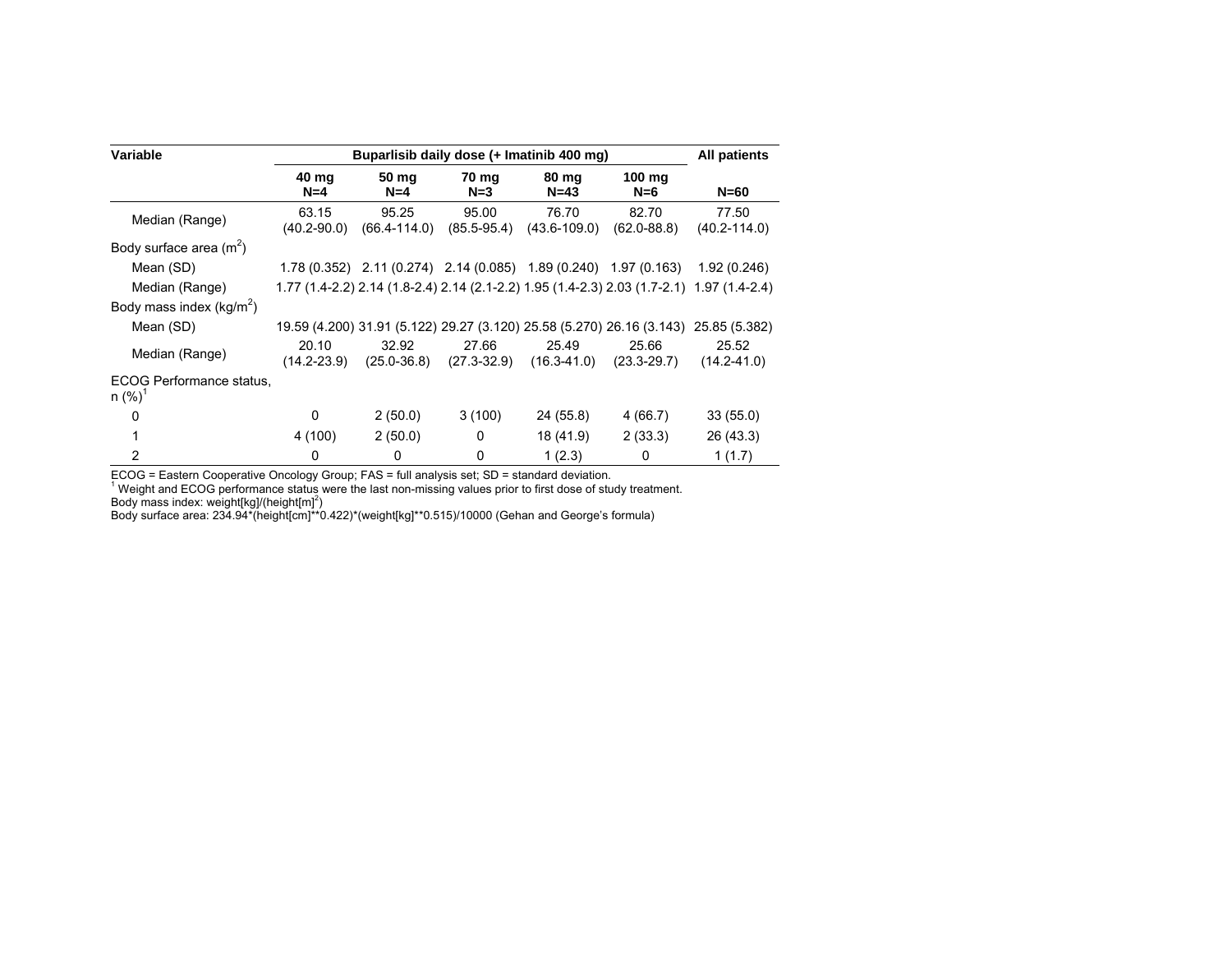## **Summary of Efficacy**

# **Efficacy Outcome Result(s)**

## **Best overall response per Investigator review (FAS; Dose-expansion part)**

|                                                  |           | <b>All patients</b><br>$N = 35$ |
|--------------------------------------------------|-----------|---------------------------------|
|                                                  | n (%)     | [95% CI] <sup>1</sup>           |
| Best overall response                            |           |                                 |
| Complete Response (CR)                           | 0         |                                 |
| Partial Response (PR)                            | 0         |                                 |
| Stable Disease (SD)                              | 19 (54.3) |                                 |
| Progressive Disease (PD)                         | 14 (40.0) |                                 |
| Unknown                                          | 2(5.7)    |                                 |
| Clinical Benefit Rate (CBR): CR+PR+SD ≥ 16 weeks | 10(28.6)  | [14.6, 46.3]                    |
| Overall Response Rate (ORR): CR+PR               | 0         | [0, 10.0]                       |
| Disease Control Rate (DCR): CR+PR+SD >6 weeks    | 19 (54.3) | [36.6, 71.2]                    |

CI = confidence interval; FAS = full analysis set.<br><sup>1</sup> The 95% CI for the frequency distribution of each variable were computed using the Clopper-Pearson method.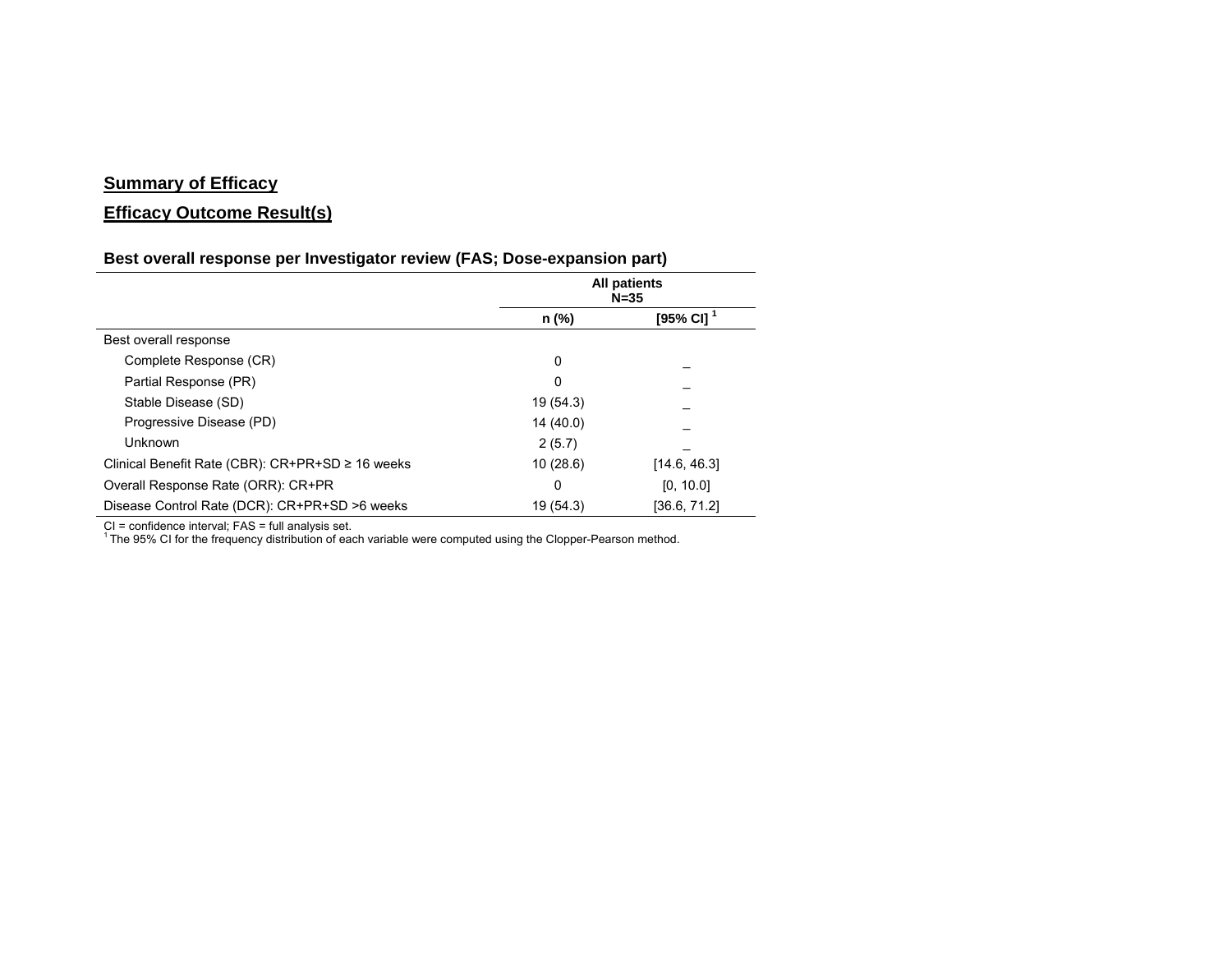|                                             | <b>All patients</b><br>$N = 35$ |
|---------------------------------------------|---------------------------------|
| Number of events - n (%)                    | 29 (82.9)                       |
| Progression                                 | 27(77.1)                        |
| Death                                       | 2(5.7)                          |
| Number of censoring - $n$ (%)               | 6(17.1)                         |
| Percentiles (95% CI) (months)               |                                 |
| 25 <sup>th</sup>                            | 1.9(1.7, 1.9)                   |
| 50 <sup>th</sup>                            | 3.5(1.9, 5.4)                   |
| 75 <sup>th</sup>                            | 5.5(3.7, 11.4)                  |
| % Event-free probability estimates (95% CI) |                                 |
| 2 months                                    | 57.4 (38.8, 72.2)               |
| 4 months                                    | 37.3 (20.8, 53.8)               |
| 6 months                                    | 22.4 (9.4, 38.7)                |
| 8 months                                    | 18.6 (7.0, 34.6)                |
| 11 months                                   | 11.2 (2.9, 25.8)                |

**Analysis of progression-free survival as per Investigator using Kaplan-Meier method (FAS; Dose-expansion part)** 

CI = confidence interval; FAS = full analysis set.

Percentiles (in months) with 95% CIs were calculated from PROC LIFETEST output using method of Brookmeyer and Crowley (1982).

% Event-free probability estimate was the estimated probability that a patient remained event-free for the specified time point and was obtained from the Kaplan-Meier survival estimates; Kalbfleisch and Prentice (1980) method was used for CIs of Kaplan-Meier estimates.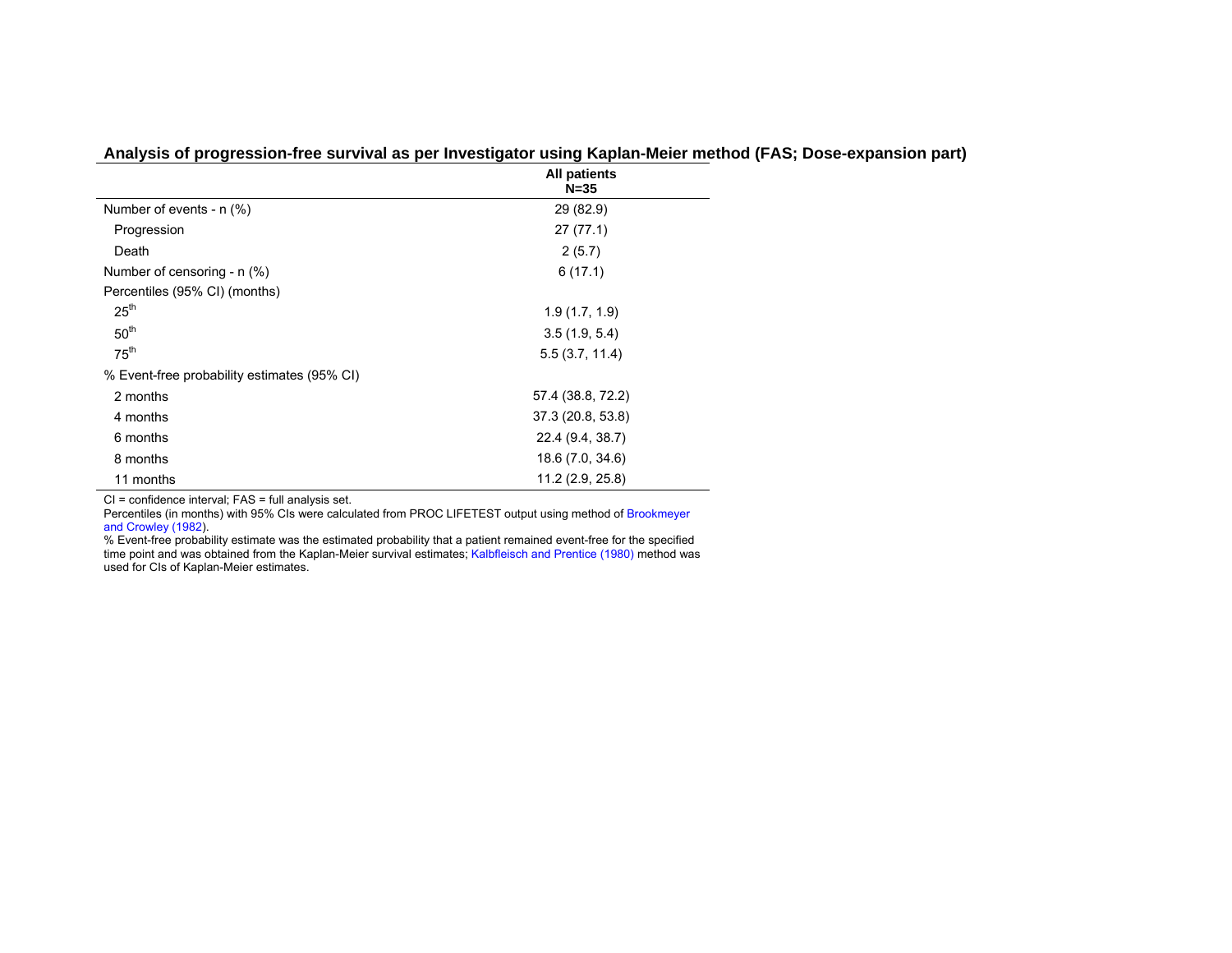### **Summary of Safety**

### **Safety Results**

#### **Dose escalation teleconference (in combination with imatinib 400 mg daily) # evaluable patients Dose Limiting Toxicities (DLTs) in cycle 1 (up to 28 days of dosing), Preferred termDecision**1. BKM 40 mg (23-July-2012) 4 0 Go to BKM 50 mg 2. BKM 50 mg (04-Oct-2012) 4 1 patient - Anaphylactic reaction Go to BKM 70 mg 3. BKM 70 mg (04-Dec-2012) 3 0 Go to BKM 80 mg 4. BKM 80 mg (07-Feb-2013) 4 0 Go to BKM 100 mg 5. BKM 100 mg (12-Jun-2013) 6 3 patients: - Stomatitis - Hyperglycaemia - Depression Go to BKM 80 mg 6. BKM 80 mg (04-Sep-2013) 4 0 Declare MTD at BKM 80 mg

#### **Overview of dose escalation teleconferences (Dose-determining set)**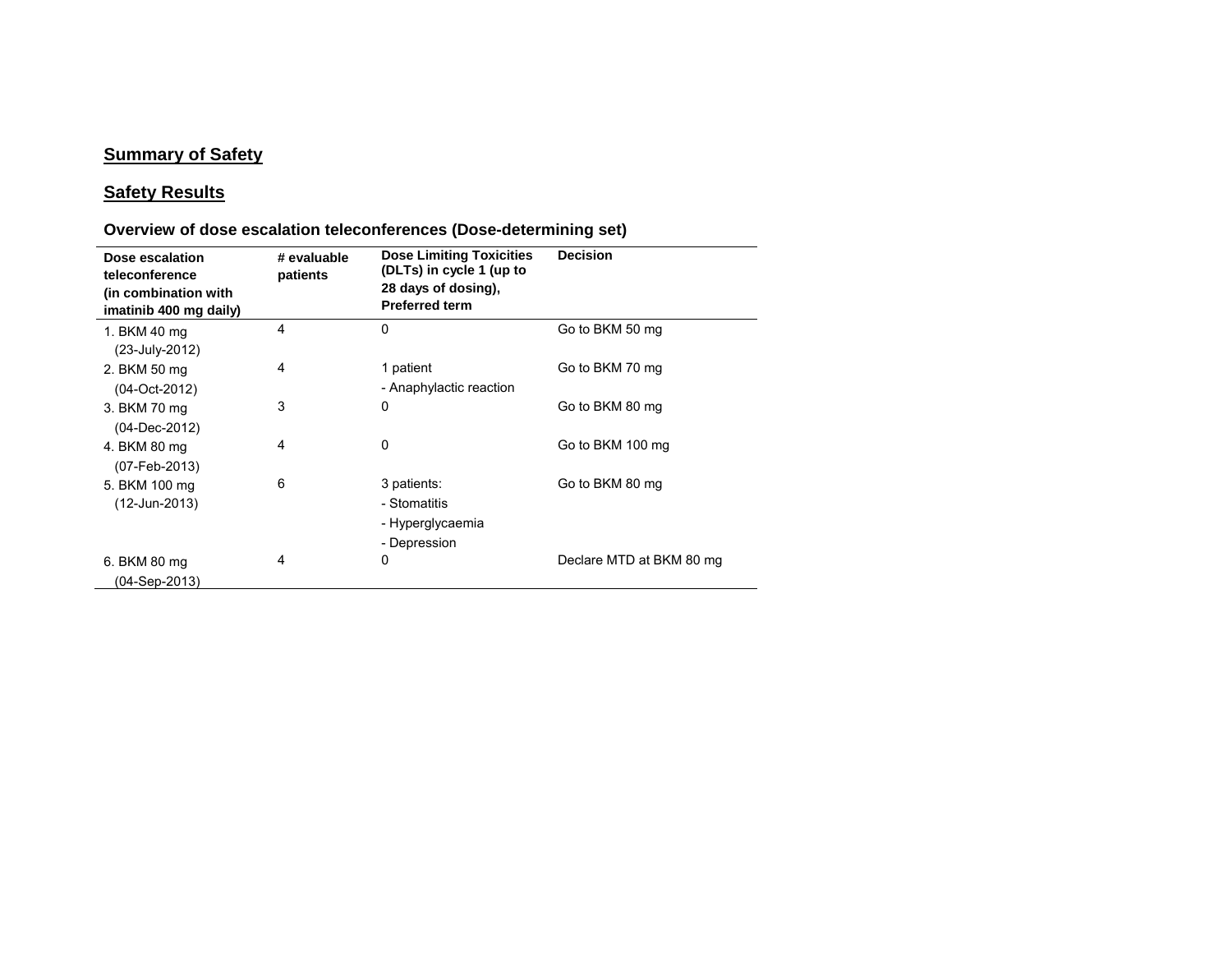# **Adverse Events by System Organ Class (Safety set)**

**Adverse events, regardless of study treatment relationship, by primary system organ class, maximum grade, and treatment group (at least 10% in all grade patients, Safety set)**

| <b>Primary SOC</b>                                        |                     |                    | <b>All patients</b> |                    |                     |                    |                     |                    |                               |         |                               |           |
|-----------------------------------------------------------|---------------------|--------------------|---------------------|--------------------|---------------------|--------------------|---------------------|--------------------|-------------------------------|---------|-------------------------------|-----------|
|                                                           |                     | 40 mg<br>$N=4$     |                     | 50 mg<br>$N=4$     |                     | 70 ma<br>$N=3$     | 80 mg<br>$N=43$     |                    | 100 mg<br>$N=6$               |         | $N=60$                        |           |
|                                                           | All grades<br>n (%) | Grade 3/4<br>n (%) | All grades<br>n (%) | Grade 3/4<br>n (%) | All grades<br>n (%) | Grade 3/4<br>n (%) | All grades<br>n (%) | Grade 3/4<br>n (%) | All grades Grade 3/4<br>n (%) | n (%)   | All grades Grade 3/4<br>n (%) | n (%)     |
| Total                                                     | 4(100)              | 2(50.0)            | 4(100)              | 2(50.0)            | 3(100)              | 1(33.3)            | 43 (100)            | 29 (67.4)          | 6(100)                        | 5(83.3) | 60 (100)                      | 39 (65.0) |
| Blood and lymphatic<br>system disorders                   | 0                   | 0                  | 1(25.0)             | 0                  | 1(33.3)             | 0                  | 13(30.2)            | 3(7.0)             | 3(50.0)                       | 0       | 18 (30.0)                     | 3(5.0)    |
| Ear and labyrinth disorders                               | 0                   | 0                  | 0                   | 0                  | 1(33.3)             | 0                  | 6(14.0)             | 0                  | 0                             | 0       | 7(11.7)                       | 0         |
| Eye disorders                                             | $\Omega$            | 0                  | 0                   | 0                  | 1(33.3)             | 0                  | 15 (34.9)           | 0                  | 0                             | 0       | 16 (26.7)                     | 0         |
| Gastrointestinal disorders                                | 3(75.0)             | 0                  | 3(75.0)             | 1(25.0)            | 3(100)              | 0                  | 38 (88.4)           | 10(23.3)           | 5(83.3)                       | 1(16.7) | 52 (86.7)                     | 12 (20.0) |
| General disorders and<br>administration site<br>condition | 2(50.0)             | 0                  | 2(50.0)             | 0                  | 2(66.7)             | 0                  | 33 (76.7)           | 4(9.3)             | 4(66.7)                       | 1(16.7) | 43 (71.7)                     | 5(8.3)    |
| Infections and infestations                               | 0                   | 0                  | $\Omega$            | 0                  | 1(33.3)             | $\mathbf{0}$       | 11(25.6)            | 1(2.3)             | 0                             | 0       | 12 (20.0)                     | 1(1.7)    |
| Investigations                                            | 1(25.0)             | 0                  | 1(25.0)             | 0                  | 3(100)              | 1(33.3)            | 21(48.8)            | 7(16.3)            | 2(33.3)                       | 1(16.7) | 28 (46.7)                     | 9(15.0)   |
| Metabolism and nutrition<br>disorders                     | 1(25.0)             | 1(25.0)            | 2(50.0)             | 0                  | 2(66.7)             | 0                  | 27(62.8)            | 8(18.6)            | 5(83.3)                       | 3(50.0) | 37 (61.7)                     | 12 (20.0) |
| Musculoskeletal and<br>connective tissue<br>disorders     | 3(75.0)             | 0                  | 3(75.0)             | 0                  | 1(33.3)             | 0                  | 15(34.9)            | 1(2.3)             | 4(66.7)                       | 0       | 26 (43.3)                     | 1(1.7)    |
| Nervous system disorders                                  | 2(50.0)             | 0                  | 1(25.0)             | 0                  | 1(33.3)             | 0                  | 20(46.5)            | 3(7.0)             | 3(50.0)                       | 0       | 27(45.0)                      | 3(5.0)    |
| Psychiatric disorders                                     | 2(50.0)             | 0                  | 0                   | 0                  | 1(33.3)             | 1(33.3)            | 19 (44.2)           | 0                  | 3(50.0)                       | 2(33.3) | 25(41.7)                      | 3(5.0)    |
| Renal and urinary<br>disorders                            | 0                   | 0                  | 0                   | 0                  | 1(33.3)             | 0                  | 5(11.6)             | 1(2.3)             | 0                             | 0       | 6(10.0)                       | 1(1.7)    |
| Respiratory, thoracic and<br>mediastinal disorders        | 0                   | 0                  | 2(50.0)             | 0                  | 1(33.3)             | 0                  | 7(16.3)             | 0                  | 2(33.3)                       | 2(33.3) | 12 (20.0)                     | 2(3.3)    |
| Skin and subcutaneous<br>tissue disorders                 | 0                   | 0                  | 1(25.0)             | 0                  | 2(66.7)             | 0                  | 22(51.2)            | 7(16.3)            | 6(100)                        | 1(16.7) | 31(51.7)                      | 8(13.3)   |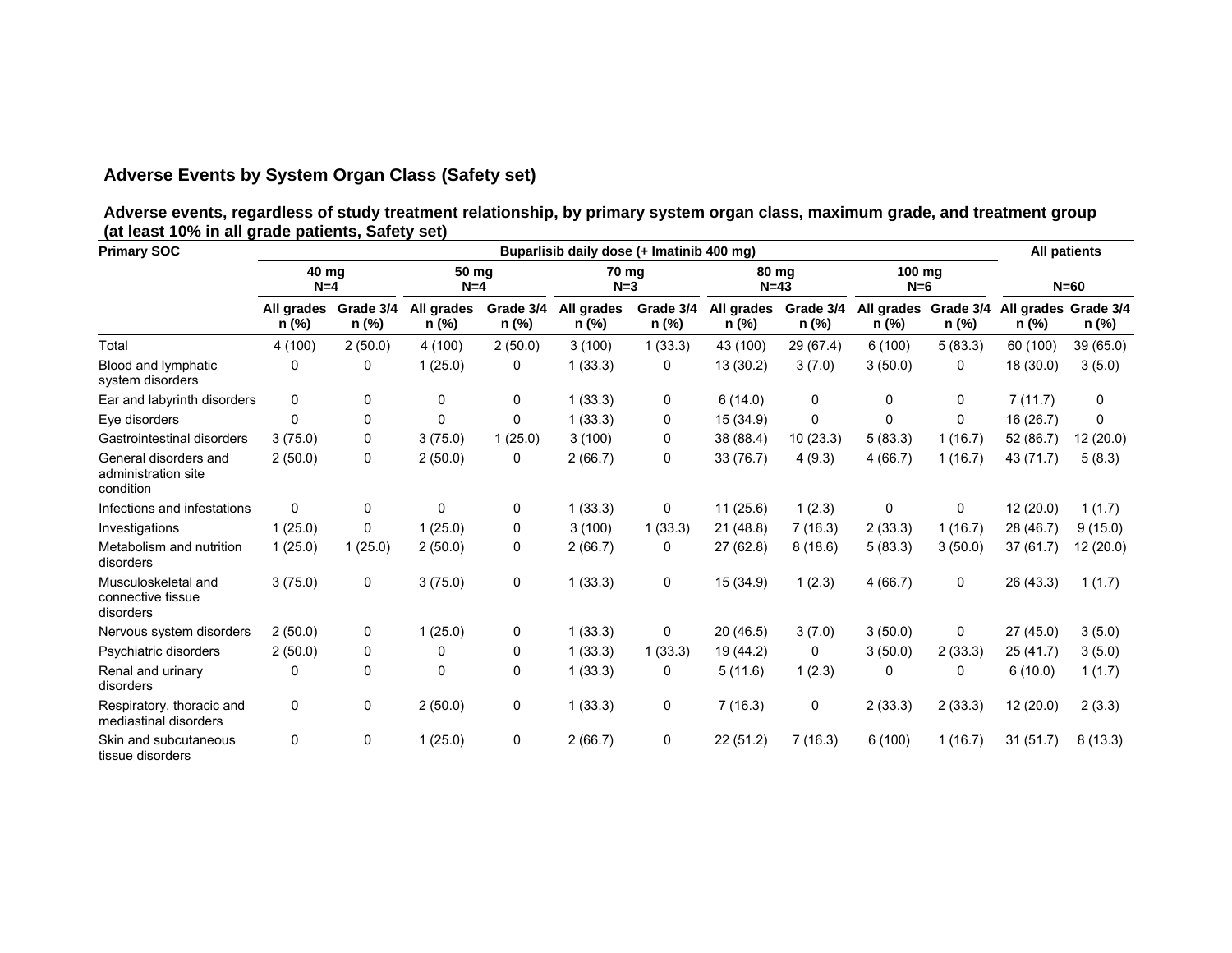| <b>Primary SOC</b> |       | Buparlisib daily dose (+ Imatinib 400 mg) |        |                |                                          |                |                                                                                   |                 |         |                           |           |        |  |
|--------------------|-------|-------------------------------------------|--------|----------------|------------------------------------------|----------------|-----------------------------------------------------------------------------------|-----------------|---------|---------------------------|-----------|--------|--|
|                    |       | 40 ma<br>$N=4$                            |        | 50 mg<br>$N=4$ |                                          | 70 mg<br>$N=3$ |                                                                                   | 80 mg<br>$N=43$ |         | $100 \text{ mg}$<br>$N=6$ |           | $N=60$ |  |
|                    | n (%) | All grades Grade 3/4<br>n (%)             | n (%)  | n (%)          | All grades Grade 3/4 All grades<br>n (%) | $n$ (%)        | Grade 3/4 All grades Grade 3/4 All grades Grade 3/4 All grades Grade 3/4<br>n (%) | n (%)           | n (%)   | n (%)                     | n (%)     | n (%)  |  |
| Vascular disorders |       |                                           | (25.0) |                | (33.3)                                   |                | 7(16.3)                                                                           | 2(4.7)          | 1(16.7) |                           | 10 (16.7) | 2(3.3) |  |

CTCAE = Common Terminology Criteria for Adverse Events; MedDRA= Medical Dictionary for Regulatory Activities; SOC = system organ class.

Primary system organ classes are presented alphabetically. A patient with multiple occurrences of an AE under one treatment was counted only once in the AE category for that treatment. A patient with multiple adverse events was counted only once in the total row.

MedDRA Version 19.0; CTCAE Version 4.03 (without CTCAE grade 5).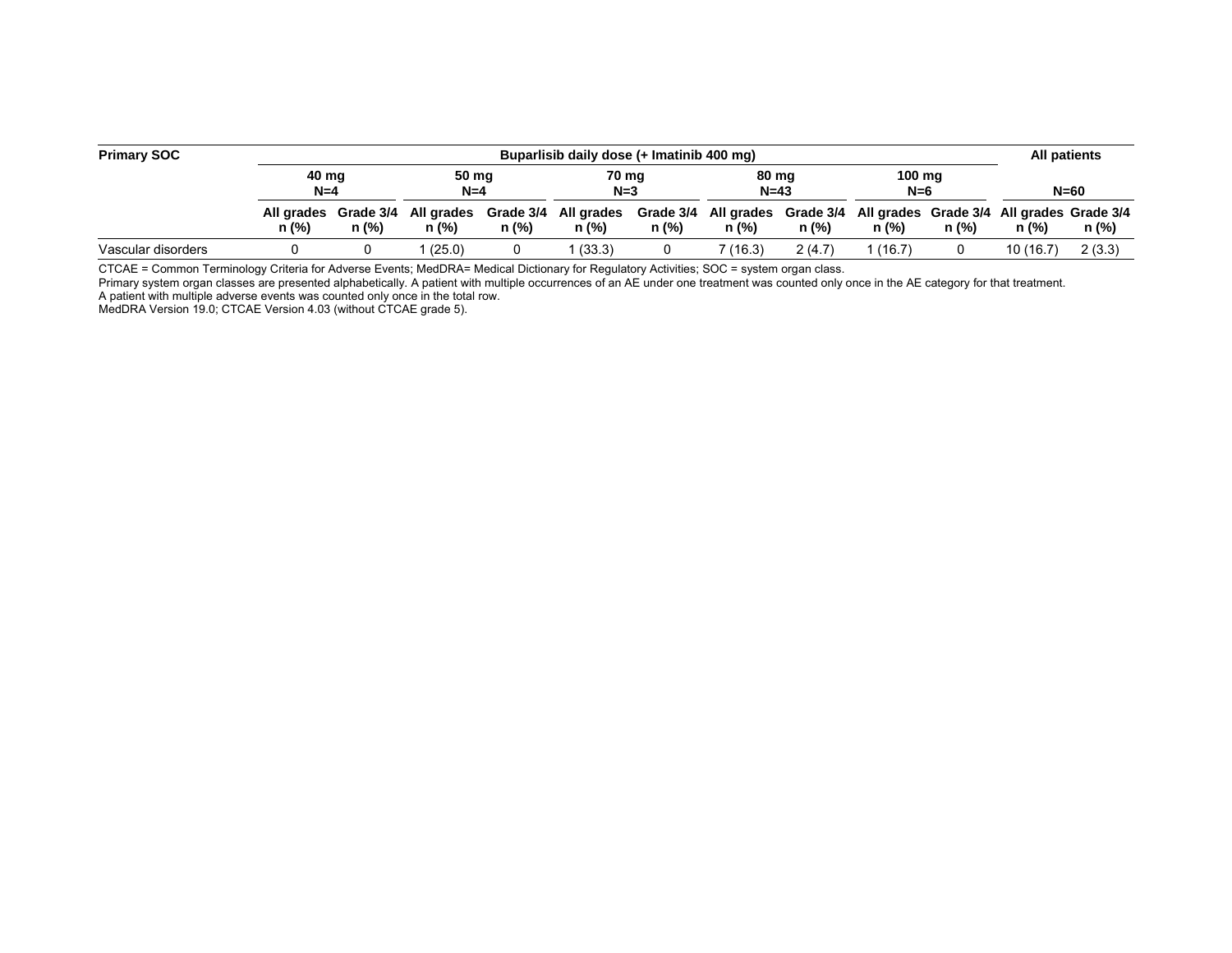# **Most Frequently Reported AEs Overall by Preferred Term n (%)**

**Adverse events, regardless of study treatment relationship, by preferred term, maximum grade and treatment group (greater than 10% in all grade patients; Safety set)** 

| Primary system organ                       |                     | Buparlisib daily dose (+ Imatinib 400 mg) |                     |                    |                     |                    |                     |                    |                               |         |                               |           |  |
|--------------------------------------------|---------------------|-------------------------------------------|---------------------|--------------------|---------------------|--------------------|---------------------|--------------------|-------------------------------|---------|-------------------------------|-----------|--|
| class                                      | 40 mg<br>$N=4$      |                                           | 50 mg<br>$N=4$      |                    | 70 mg<br>$N=3$      |                    | 80 mg<br>$N=43$     |                    | 100 mg<br>$N=6$               |         | $N=60$                        |           |  |
|                                            | All grades<br>n (%) | Grade 3/4<br>n (%)                        | All grades<br>n (%) | Grade 3/4<br>n (%) | All grades<br>n (%) | Grade 3/4<br>n (%) | All grades<br>n (%) | Grade 3/4<br>n (%) | All grades Grade 3/4<br>n (%) | n (%)   | All grades Grade 3/4<br>n (%) | n (%)     |  |
| Total                                      | 4(100)              | 2(50.0)                                   | 4 (100)             | 2(50.0)            | 3(100)              | 1(33.3)            | 43 (100)            | 29 (67.4)          | 6(100)                        | 5(83.3) | 60 (100)                      | 39 (65.0) |  |
| Nausea                                     | 1(25.0)             | 0                                         | 3(75.0)             | 0                  | 2(66.7)             | 0                  | 27 (62.8)           | 1(2.3)             | 5(83.3)                       | 0       | 38 (63.3)                     | 1(1.7)    |  |
| Fatigue                                    | 2(50.0)             | 0                                         | 1(25.0)             | 0                  | 2(66.7)             | 0                  | 21(48.8)            | 1(2.3)             | 3(50.0)                       | 0       | 29 (48.3)                     | 1(1.7)    |  |
| Diarrhoea                                  | 2(50.0)             | 0                                         | 0                   | 0                  | 2(66.7)             | 0                  | 20(46.5)            | 2(4.7)             | 3(50.0)                       | 1(16.7) | 27 (45.0)                     | 3(5.0)    |  |
| Decreased appetite                         | 1(25.0)             | 1(25.0)                                   | 2(50.0)             | 0                  | 1(33.3)             | 0                  | 11(25.6)            | 2(4.7)             | 2(33.3)                       | 0       | 17(28.3)                      | 3(5.0)    |  |
| Hyperglycaemia                             | 0                   | 0                                         | 1(25.0)             | 0                  | 1(33.3)             | 0                  | 10(23.3)            | 0                  | 5(83.3)                       | 2(33.3) | 17(28.3)                      | 2(3.3)    |  |
| Abdominal pain                             | 0                   | 0                                         | 2(50.0)             | 1(25.0)            | 0                   | 0                  | 11(25.6)            | 1(2.3)             | 2(33.3)                       | 0       | 15(25.0)                      | 2(3.3)    |  |
| Anaemia                                    | 0                   | 0                                         | 1(25.0)             | 0                  | 1(33.3)             | 0                  | 11(25.6)            | 1(2.3)             | 2(33.3)                       | 0       | 15(25.0)                      | 1(1.7)    |  |
| Rash                                       | 0                   | 0                                         | 0                   | 0                  | 1(33.3)             | 0                  | 11(25.6)            | 3(7.0)             | 2(33.3)                       | 1(16.7) | 14(23.3)                      | 4(6.7)    |  |
| Insomnia                                   | 1(25.0)             | 0                                         | $\Omega$            | 0                  | 1(33.3)             | 0                  | 9(20.9)             | 0                  | 1(16.7)                       | 1(16.7) | 12(20.0)                      | 1(1.7)    |  |
| Vomiting                                   | 2(50.0)             | 0                                         | 1(25.0)             | 0                  | 0                   | 0                  | 6(14.0)             | $\mathbf{0}$       | 3(50.0)                       | 0       | 12(20.0)                      | 0         |  |
| Aspartate<br>aminotransferase<br>increased | 0                   | 0                                         | 1(25.0)             | 0                  | 1(33.3)             | 0                  | 9(20.9)             | 1(2.3)             | 0                             | 0       | 11(18.3)                      | 1(1.7)    |  |
| Pruritus                                   | 0                   | 0                                         | 0                   | 0                  | 1(33.3)             | 0                  | 10(23.3)            | $\mathbf 0$        | 0                             | 0       | 11(18.3)                      | 0         |  |
| Asthenia                                   | 0                   | 0                                         | 1(25.0)             | 0                  | 0                   | 0                  | 8(18.6)             | 2(4.7)             | 1(16.7)                       | 1(16.7) | 10(16.7)                      | 3(5.0)    |  |
| Constipation                               | 0                   | 0                                         | 0                   | 0                  | 2(66.7)             | 0                  | 8(18.6)             | 1(2.3)             | 0                             | 0       | 10(16.7)                      | 1(1.7)    |  |
| Oedema peripheral                          | 0                   | 0                                         | 2(50.0)             | 0                  | 0                   | 0                  | 8(18.6)             | $\Omega$           | 0                             | 0       | 10(16.7)                      | 0         |  |
| Anxiety                                    | 0                   | 0                                         | 0                   | 0                  | 0                   | 0                  | 8(18.6)             | $\mathbf{0}$       | 1(16.7)                       | 0       | 9(15.0)                       | 0         |  |
| Blood creatinine increased                 | 1(25.0)             | 0                                         | 0                   | 0                  | 0                   | 0                  | 7(16.3)             | 1(2.3)             | 1(16.7)                       | 0       | 9(15.0)                       | 1(1.7)    |  |
| Hypokalaemia                               | 0                   | 0                                         | 0                   | 0                  | 0                   | 0                  | 7(16.3)             | 3(7.0)             | 2(33.3)                       | 0       | 9(15.0)                       | 3(5.0)    |  |
| Back pain                                  | 1(25.0)             | 0                                         | 1(25.0)             | 0                  | 0                   | 0                  | 6(14.0)             | 0                  | 0                             | 0       | 8(13.3)                       | 0         |  |
| Depression                                 | 0                   | 0                                         | 0                   | 0                  | 0                   | 0                  | 7(16.3)             | 0                  | 1(16.7)                       | 1(16.7) | 8(13.3)                       | 1(1.7)    |  |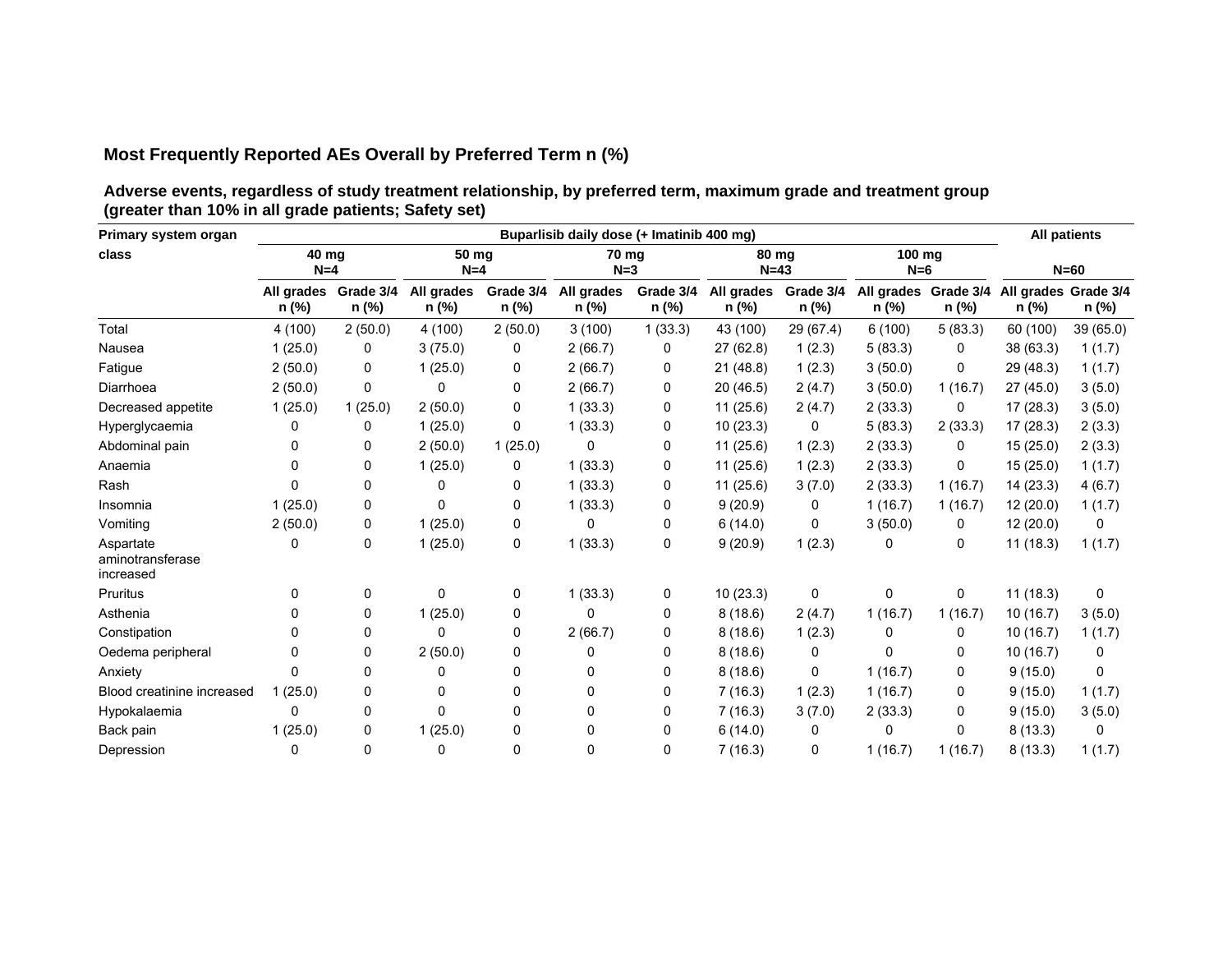| Primary system organ                    |                     | Buparlisib daily dose (+ Imatinib 400 mg) |                     |                    |                     |                    |                     |                    |                     |                    |                               |              |  |
|-----------------------------------------|---------------------|-------------------------------------------|---------------------|--------------------|---------------------|--------------------|---------------------|--------------------|---------------------|--------------------|-------------------------------|--------------|--|
| class                                   |                     | 40 ma<br>$N=4$                            |                     | 50 mg<br>$N=4$     |                     | 70 ma<br>$N = 3$   | 80 mg<br>$N=43$     |                    | 100 ma<br>$N=6$     |                    | $N=60$                        |              |  |
|                                         | All grades<br>n (%) | Grade 3/4<br>n (%)                        | All grades<br>n (%) | Grade 3/4<br>n (%) | All grades<br>n (%) | Grade 3/4<br>n (%) | All grades<br>n (%) | Grade 3/4<br>n (%) | All grades<br>n (%) | Grade 3/4<br>n (%) | All grades Grade 3/4<br>n (%) | n (%)        |  |
| Muscle spasms                           | (25.0)              | 0                                         | $\mathbf{0}$        | 0                  | (33.3)              | 0                  | 5(11.6)             | 0                  | 1(16.7)             | 0                  | 8(13.3)                       | 0            |  |
| Periorbital oedema                      | 0                   | 0                                         | $\Omega$            | 0                  | (33.3)              | 0                  | 7(16.3)             | 0                  | 0                   | 0                  | 8(13.3)                       | $\mathbf{0}$ |  |
| Abdominal pain upper                    | 0                   | 0                                         | 1(25.0)             | 0                  | 1(33.3)             | 0                  | 5(11.6)             | 2(4.7)             | 0                   | 0                  | 7(11.7)                       | 2(3.3)       |  |
| Blood alkaline<br>phosphatase increased | 0                   | 0                                         | 1(25.0)             | 0                  | (33.3)              | 0                  | 5(11.6)             | 1(2.3)             | 0                   | 0                  | 7(11.7)                       | 1(1.7)       |  |
| Dysgeusia                               | 0                   | 0                                         | $\mathbf{0}$        | 0                  | 0                   | 0                  | 5(11.6)             | 0                  | 2(33.3)             | 0                  | 7(11.7)                       | 0            |  |
| Headache                                | 1(25.0)             | 0                                         | 1(25.0)             | 0                  | $\Omega$            | 0                  | 5(11.6)             | $\mathbf{0}$       | 0                   | 0                  | 7(11.7)                       | $\mathbf{0}$ |  |
| Hypertension                            | 0                   | 0                                         | 1(25.0)             | 0                  | 1(33.3)             | 0                  | 4(9.3)              | 2(4.7)             | 1(16.7)             | 0                  | 7(11.7)                       | 2(3.3)       |  |
| Weight decreased                        | 0                   | 0                                         | 0                   | 0                  | 2(66.7)             | 0                  | 4(9.3)              | 1(2.3)             | 1(16.7)             | 0                  | 7(11.7)                       | 1(1.7)       |  |

CTCAE = Common Terminology Criteria for Adverse Events; MedDRA= Medical Dictionary for Regulatory Activities; SOC = system organ class.

Preferred terms are sorted in descending frequency of all grades column, as reported in the All patients column. A patient with multiple occurrences of an AE under one treatment was counted only once in the AE category for that treatment.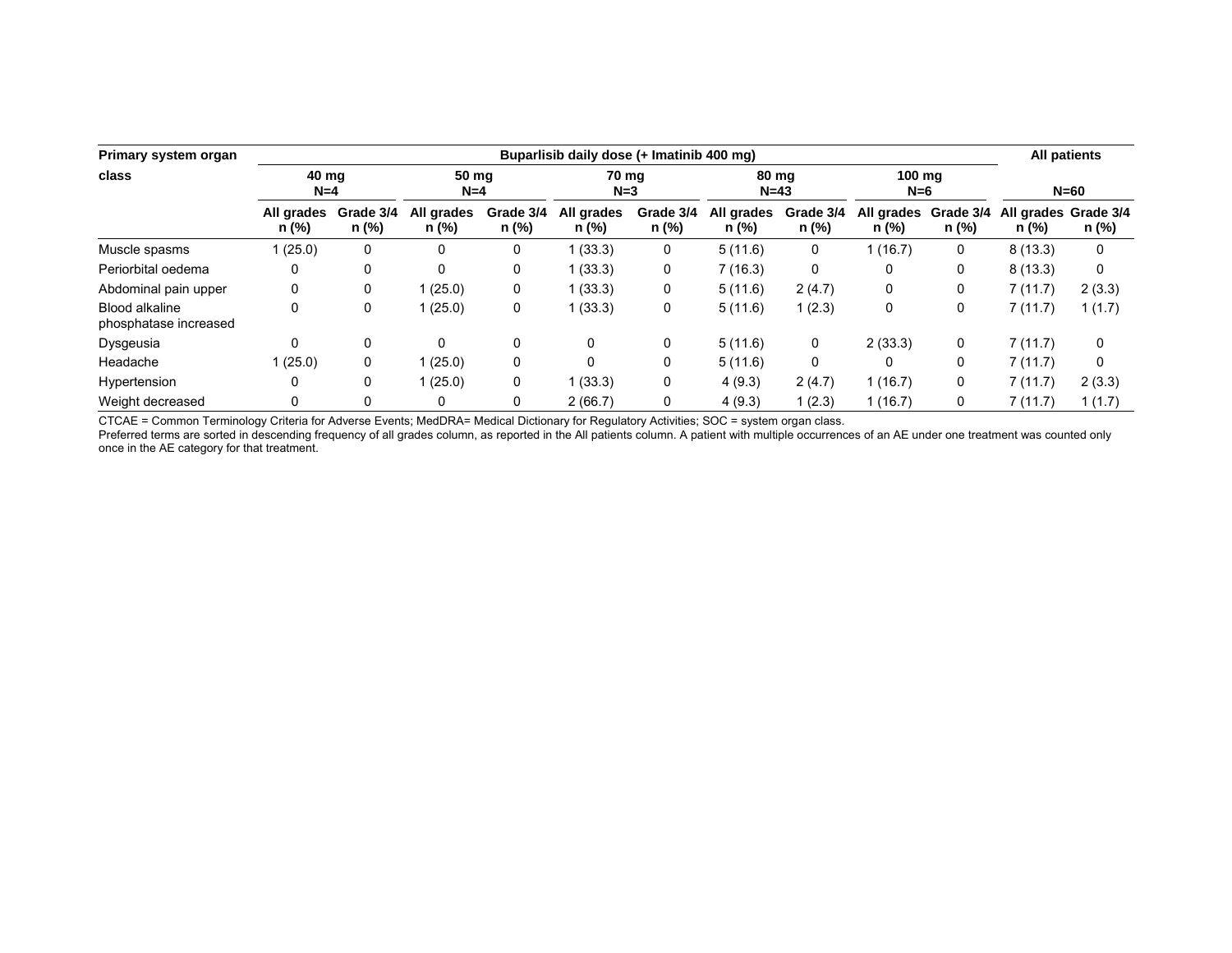# **Serious Adverse Events and Deaths (Safety set)**

| Category                                         |                | Buparlisib daily dose (+ Imatinib 400 mg) |                |                          |                  |                          |                 |                          |                 |                          |                                                                                                                                        |           |  |
|--------------------------------------------------|----------------|-------------------------------------------|----------------|--------------------------|------------------|--------------------------|-----------------|--------------------------|-----------------|--------------------------|----------------------------------------------------------------------------------------------------------------------------------------|-----------|--|
|                                                  | 40 ma<br>$N=4$ |                                           | 50 mg<br>$N=4$ |                          | 70 mg<br>$N = 3$ |                          | 80 mg<br>$N=43$ |                          | 100 mg<br>$N=6$ |                          | $N=60$                                                                                                                                 |           |  |
|                                                  | n (%)          | n (%)                                     | n (%)          | n (%)                    | n (%)            | n (%)                    | n (%)           | n (%)                    | n (%)           | n (%)                    | All grades Grade 3/4 All grades Grade 3/4 All grades Grade 3/4 All grades Grade 3/4 All grades Grade 3/4 All grades Grade 3/4<br>n (%) | n (%)     |  |
| All deaths'                                      | 2(50.0)        | $\sim$                                    | 1(25.0)        | $\overline{\phantom{a}}$ | 0                | $\sim$                   | 7 (16.3)        | $\overline{\phantom{a}}$ | 2(33.3)         | $\overline{\phantom{0}}$ | 12 (20.0)                                                                                                                              |           |  |
| On-treatment deaths <sup>2</sup>                 | 0              |                                           | 0              |                          | 0                | $\overline{\phantom{a}}$ | 3(7.0)          |                          | 0               |                          | 3(5.0)                                                                                                                                 |           |  |
| Adverse events                                   | 4 (100)        | 2(50.0)                                   | 4 (100)        | 2(50.0)                  | 3(100)           | 1 (33.3)                 | 43 (100)        | 29(67.4)                 | 6(100)          | 5(83.3)                  | 60 (100)                                                                                                                               | 39(65.0)  |  |
| Suspected to be drug-related                     | 4(100)         | 1(25.0)                                   | 4 (100)        | 1(25.0)                  | 3(100)           | 1(33.3)                  | 42 (97.7)       | 20(46.5)                 | 6(100)          | 4(66.7)                  | 59 (98.3)                                                                                                                              | 27(45.0)  |  |
| Serious adverse events                           | 1(25.0)        | 1 (25.0)                                  | 2(50.0)        | 2(50.0)                  | 1(33.3)          | 0                        | 16 (37.2)       | 15 (34.9)                | 3(50.0)         | 3(50.0)                  | 23 (38.3)                                                                                                                              | 21(35.0)  |  |
| Suspected to be drug-related                     | 0              | 0                                         | 1(25.0)        | 1(25.0)                  | 0                | 0                        | 5(11.6)         | 5(11.6)                  | 2(33.3)         | 2(33.3)                  | 8(13.3)                                                                                                                                | 8(13.3)   |  |
| AEs leading to discontinuation                   | 0              | 0                                         | 1(25.0)        | 1(25.0)                  | 1(33.3)          | 0                        | 9(20.9)         | 6(14.0)                  | 2(33.3)         | 2(33.3)                  | $13^3(21.7)$                                                                                                                           | 9(15.0)   |  |
| Suspected to be drug-related                     | 0              | 0                                         | 1(25.0)        | 1(25.0)                  | 0                | 0                        | 6(14.0)         | 4(9.3)                   | 2(33.3)         | 2(33.3)                  | 9(15.0)                                                                                                                                | 7(11.7)   |  |
| AEs requiring dose interruption<br>and/or change | 1(25.0)        | (25.0)                                    | (25.0)         | 1 (25.0)                 | 1(33.3)          | 1(33.3)                  | 32 (74.4)       | 17 (39.5)                | 3(50.0)         | 1(16.7)                  | 38 (63.3)                                                                                                                              | 21 (35.0) |  |
| Suspected to be drug-related                     | 0              | $\mathbf{0}$                              | $\mathbf{0}$   | 0                        | 1(33.3)          | 1 (33.3)                 | 28 (65.1)       | 14 (32.6)                | 3(50.0)         | 1(16.7)                  | 32(53.3)                                                                                                                               | 16 (26.7) |  |
| AEs requiring additional therapy                 | 4(100)         | 1(25.0)                                   | 4(100)         | 2(50.0)                  | 3(100)           | 1(33.3)                  | 41 (95.3)       | 22(51.2)                 | 6(100)          | 3(50.0)                  | 58 (96.7)                                                                                                                              | 29 (48.3) |  |
| Suspected to be drug-related                     | 3(75.0)        | (25.0)                                    | 3(75.0)        | 1 (25.0)                 | 1(33.3)          | 1 (33.3)                 | 37 (86.0)       | 13 (30.2)                | 5(83.3)         | 2(33.3)                  | 49 (81.7)                                                                                                                              | 18(30.0)  |  |

 $\frac{1}{2}$  All deaths including those >30 days after end of treatment.<br>
<sup>2</sup> Deaths occurring >30 days after end of treatment are not included.

# **Other Relevant Findings**

Not Applicable